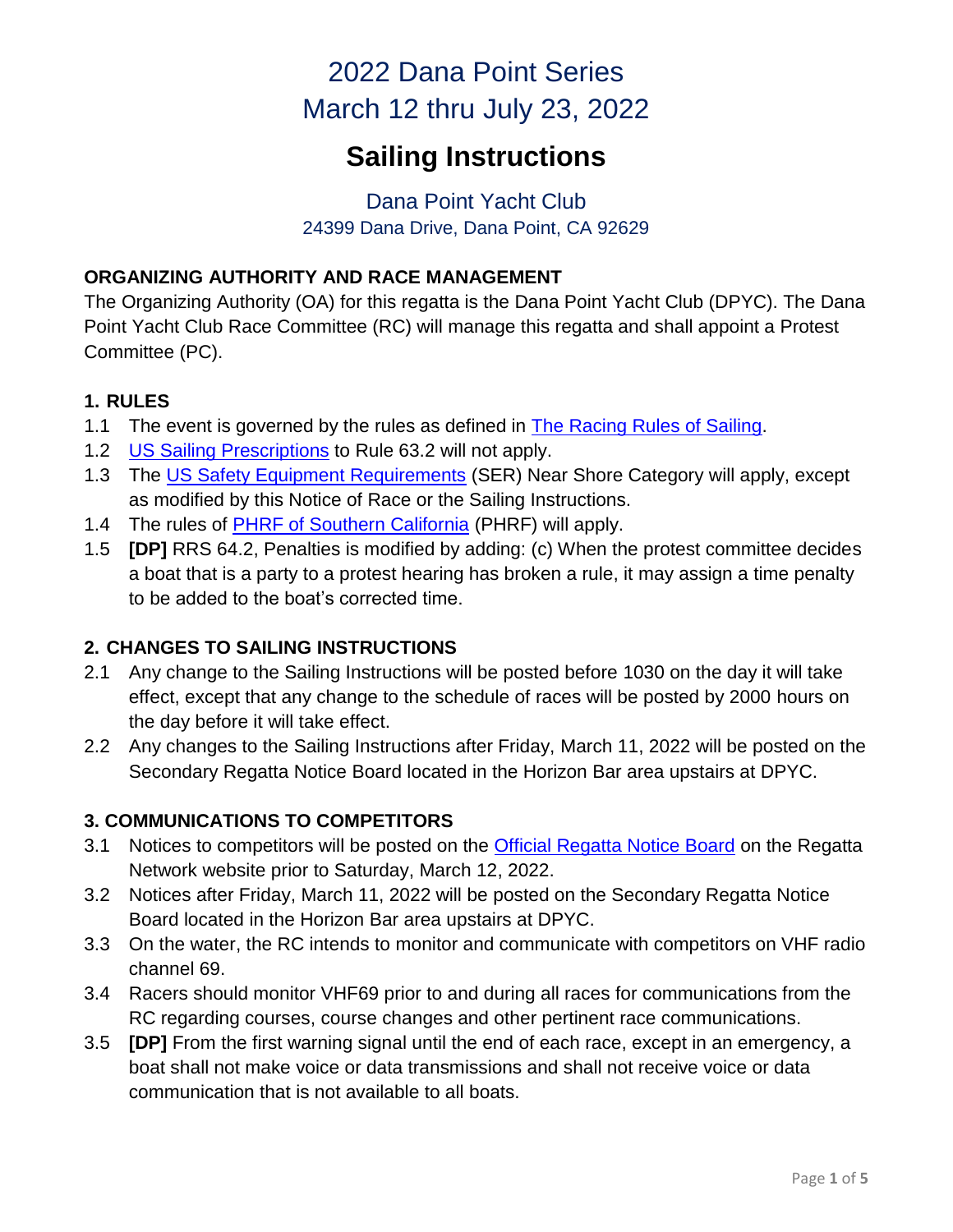#### **4. COMPETITOR'S MEETING**

4.1 There will be a Competitor's Meeting at 0900 Saturday, March 12, 2022 at DPYC.

# **5. CODE OF CONDUCT**

5.1 [DP] Competitors and support persons shall comply with reasonable requests from race officials.

#### **6. SIGNALS MADE ASHORE**

- 6.1 Signals made ashore will be displayed from the flag staff located on the upper deck of the DPYC clubhouse on the West Side of the building.
- 6.2 When flag AP is displayed ashore, "*1 minute*" is replaced with "*not less than 60 minutes*" in race signal AP (RRS).

#### **7. SCHEDULE OF RACES & CLASS FLAGS**

- 7.1 Once a boat has registered for the Series and its Class has been established, it will remain in its original Class for the entire Series.
- 7.2 For all race days that include **Random Leg Only Races** (Races 1, 4 & 7) Classes and Class flags in the order of start, are as follows:

| <b>CLASS</b>                    | <b>CLASS FLAG</b> |                                        |  |  |  |  |
|---------------------------------|-------------------|----------------------------------------|--|--|--|--|
| <b>Non-Spinnaker &amp; ORCA</b> | D                 | (white flag with dark letter)          |  |  |  |  |
| <b>PHRF C</b>                   |                   | <b>C</b> (white flag with dark letter) |  |  |  |  |
| <b>PHRFB</b>                    |                   | <b>B</b> (white flag with dark letter) |  |  |  |  |
| <b>PHRF A</b>                   |                   | A (white flag with dark letter)        |  |  |  |  |

7.3 For all race days that include 2 scheduled **Buoy Races for the PHRF fleet** (Races 2 & 3 and 5 & 6), Classes and Class flags in the order of start, are as follows:

| <b>CLASS</b>                    | <b>CLASS FLAG</b> |                                        |  |  |  |  |  |
|---------------------------------|-------------------|----------------------------------------|--|--|--|--|--|
| <b>PHRFA</b>                    |                   | A (white flag with dark letter)        |  |  |  |  |  |
| <b>PHRFB</b>                    |                   | <b>B</b> (white flag with dark letter) |  |  |  |  |  |
| <b>PHRF C</b>                   |                   | <b>C</b> (white flag with dark letter) |  |  |  |  |  |
| <b>Non-Spinnaker &amp; ORCA</b> |                   | <b>D</b> (white flag with dark letter) |  |  |  |  |  |

- 7.4 Class breaks and confirmation of classes will be provided at the Competitor's Meeting.
- 7.5 Non-Spinnaker and ORCA classes will start together but be scored separately.

#### **8. THE RACING AREA**

- 8.1 The race area will be as generally shown on Dana Point Race Chart v.8.0 included as part of these Sailing Instructions.
- 8.2 The starting area for Races 1, 4 & 7 will be as described on Dana Point Race Chart v.8.0.
- 8.3 For Races 2 & 3 and 5 & 6 the starting area shall be located as determined by the RC, in the general vicinity of C Mark as described on Dana Point Race Chart v.8.0.

# **9. COURSES**

9.1 Random Leg courses will be selected from the [Dana Point Race Chart v.8.0](https://dpyc.org/getmedia/058b4fe6-d2f1-4daf-990e-8f15db1ffb83/Race_Course_Chart_2020-09-08_1.aspx) included as part of these Sailing Instructions.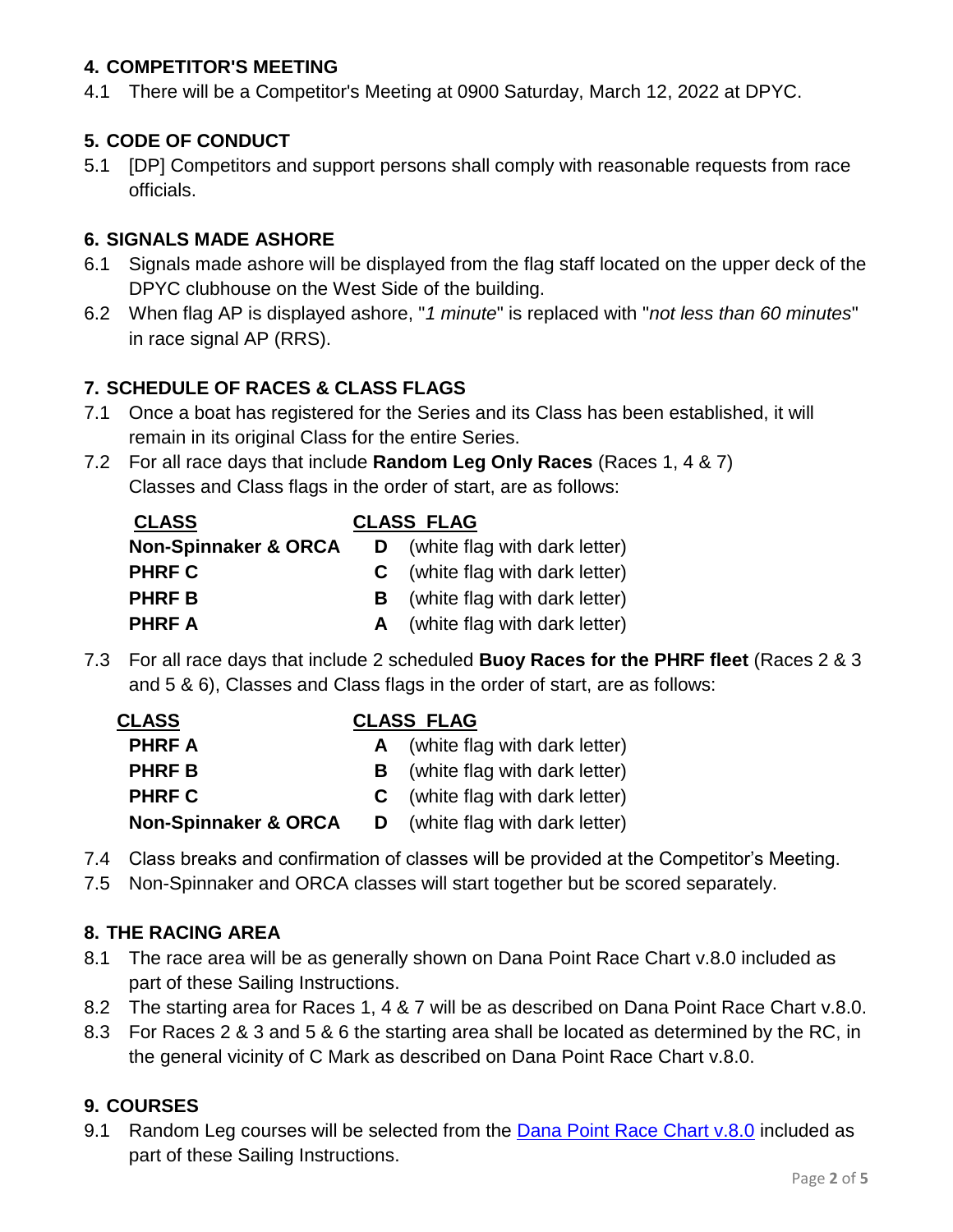- 9.2 Windward/Leeward (Buoy) courses will be selected from and are described on the Buoy Race Chart Supplement – Appendix A included as part of these Sailing Instructions.
- 9.3 No later than the Warning Signal, numeral pennants will be displayed from the Race Committee signal boat to signal the course for each race.
- 9.4 For windward-leeward courses the approximate compass bearing from the leeward mark to the weather mark will be displayed on a board from the stern of the Race Committee signal boat no later than the Warning Signal for each race.

#### **10. MARKS**

- 10.1 The Starting and Finishing marks shall be a yellow tetrahedron at the outboard end of the Start/Finish line and a staff displaying an orange flag onboard the RC signal boat.
- 10.2 For Windward-Leeward courses Marks 1, 2, & 3 will be an orange inflatable tetrahedron.
- 10.3 New marks, as provided in SI 14, will be yellow inflatable tetrahedrons.
- 10.4 For Random Leg courses all marks will be as described on Dana Point Race Chart v.8.0.

## **11. OBSTRUCTIONS**

- 11.1 The following objects and lines are considered obstructions:
- 11.1.1 The Dana Point Harbor breakwater (jetty).
- 11.1.2 The Start/Finish line, except when starting or finishing a race.

## **12. CHECKING IN**

12.1 [DP] Before the first Warning Signal, a boat shall sail past the stern of the Race Committee boat when it is anchored on station in the starting area with code flag "L" being displayed, and hail its sail number until acknowledged by the Race Committee. A boat failing to do so will have a 10 minute time penalty added to their corrected finish time for their first race of the day.

# **13. THE START**

- 13.1 The starting line is between a staff displaying an orange flag on or near the Race Committee signal boat at the starboard end and the course side of a yellow inflatable tetrahedron, the port-end starting mark.
- 13.2 [DP] Boats whose warning signal has not been made shall avoid the starting area during the starting sequence for other races.
- 13.3 If any part of a boat's hull is on the course side of the starting line at her starting signal and she is identified, the race committee will attempt to hail her sail number. Failure to hail her number, failure of her to hear such a hail, or the order in which boats are hailed will not be grounds for a redress for request. This changes RRS 62.1(a).
- 13.4 A boat that does not start within 4 minutes after her starting signal will be scored Did Not Start (DNS) without a hearing. This changes RRS A5.1 and A5.2. .

# **14. CHANGE OF THE NEXT LEG OF THE COURSE**

- 14.1 To change the next leg of the course, the race committee will lay a new mark (or move the finishing line) and remove the original mark as soon as practicable. When in a subsequent change a new mark is replaced, it will be replaced by an original mark.
- 14.2 New marks will be as described in Instruction 10.3.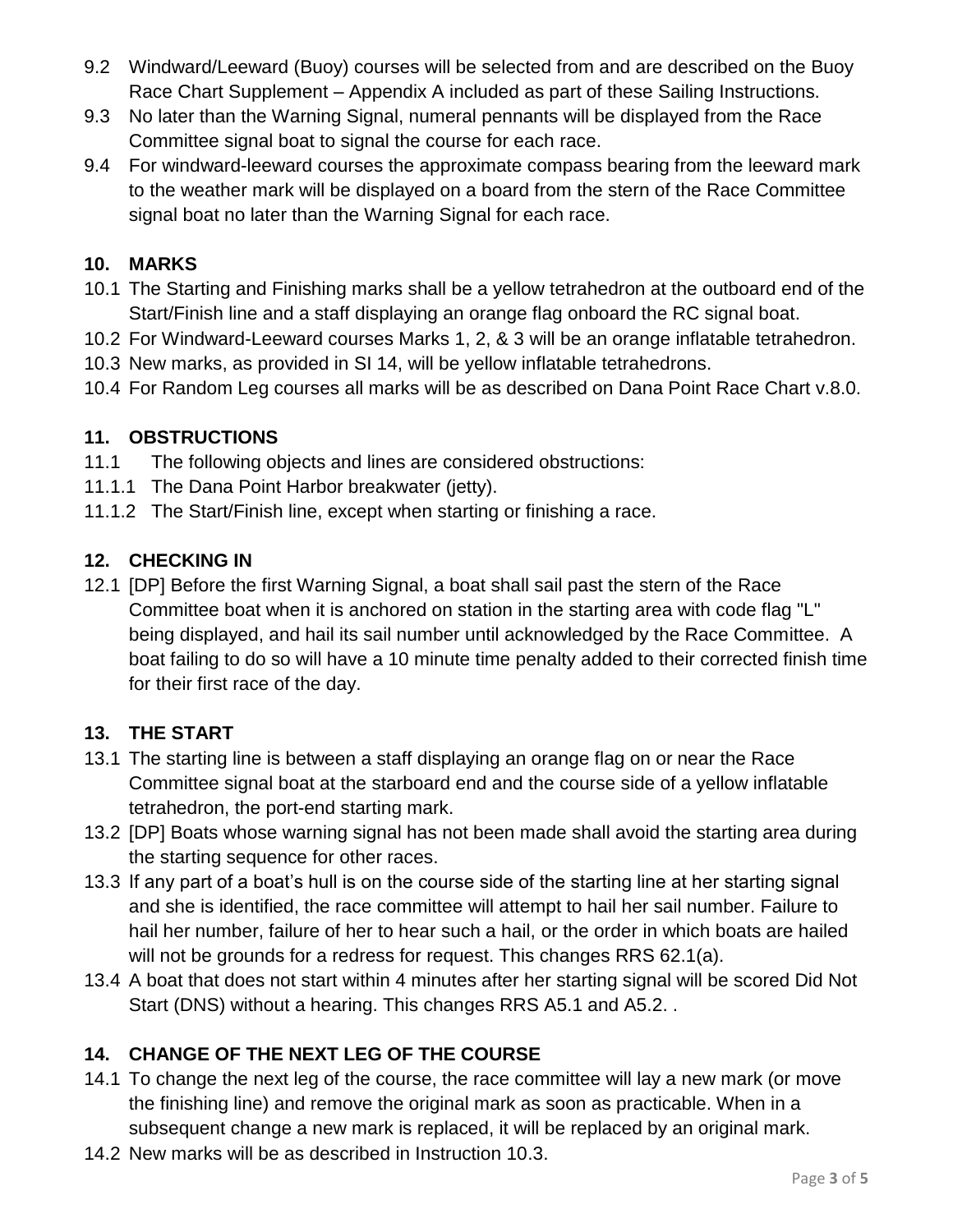14.3 For Windward-Leeward courses any mark to be rounded after rounding the new mark may be relocated to maintain the original course configuration.

## **15. THE FINISH**

15.1 The finishing line will be between a staff displaying an orange flag on or near the Race Committee boat and the course side of a yellow inflatable tetrahedron at the outboard end of that line.

#### **16. PENALTY SYSTEM**

16.1 US Sailing Prescriptions Appendix V will apply.

## **17. TIME LIMIT**

- 17.1 A Race Time Limit of 1600 Hours shall apply to all race days in the Series.
- 17.2 A Race Finishing Window of 60 minutes shall apply to all races in the Series.
- 17.3 The Race Finishing Window limits the time for boats to finish after the first boat in their class sails the course and finishes. Boats failing to finish within the Finishing Window, and not subsequently retiring, penalized or given redress, will be scored Time Limit Expired (TLE) without a hearing. A boat scored TLE shall be scored points for the finishing place one more than the points scored by the last boat that finished within the Finishing Window. This changes RRS 35, A5.1, A5.2 and A10.

## **18. RETIRING FROM A RACE**

18.1 [DP] A boat that retires from a race prior to finishing shall notify the RC at the first reasonable opportunity and obtain their acknowledgment before leaving the race course area by coming within hail or making contact on VHF69.

# **19. HEARING REQUESTS**

- 19.1 The protest time limit is 30 minutes after the Race Committee Signal Boat docks. The time will be posted on the Secondary Regatta Notice Board in the Horizon Bar area upstairs at DPYC.
- 19.2 Hearing request forms are available from the race office and [online.](https://www.regattanetwork.com/clubmgmt/regatta_uploads/23372/USSailing20172020ProtestForm.pdf)
- 19.3 Notices will be posted no later than 30 minutes after the protest time limit to inform competitors of hearings in which they are parties or named as witnesses.
- 19.4 Arbitration as provided in RRS Appendix T will apply.

# **20. SCORING**

- 20.1 The Low Point Scoring System, RRS Appendix A will be used.
- 20.2 Boats shall be scored using PHRF Area "E" ratings. If there is no Area "E" rating for a boat, the boat's PHRF Base ratings will be used.
- 20.3 Races shall be scored using RLC ratings for Random Leg races and WL ratings for Windward/Leeward (Buoy) races.
- 20.4 Non-Spinnaker Class will be scored using non-spinnaker offsets.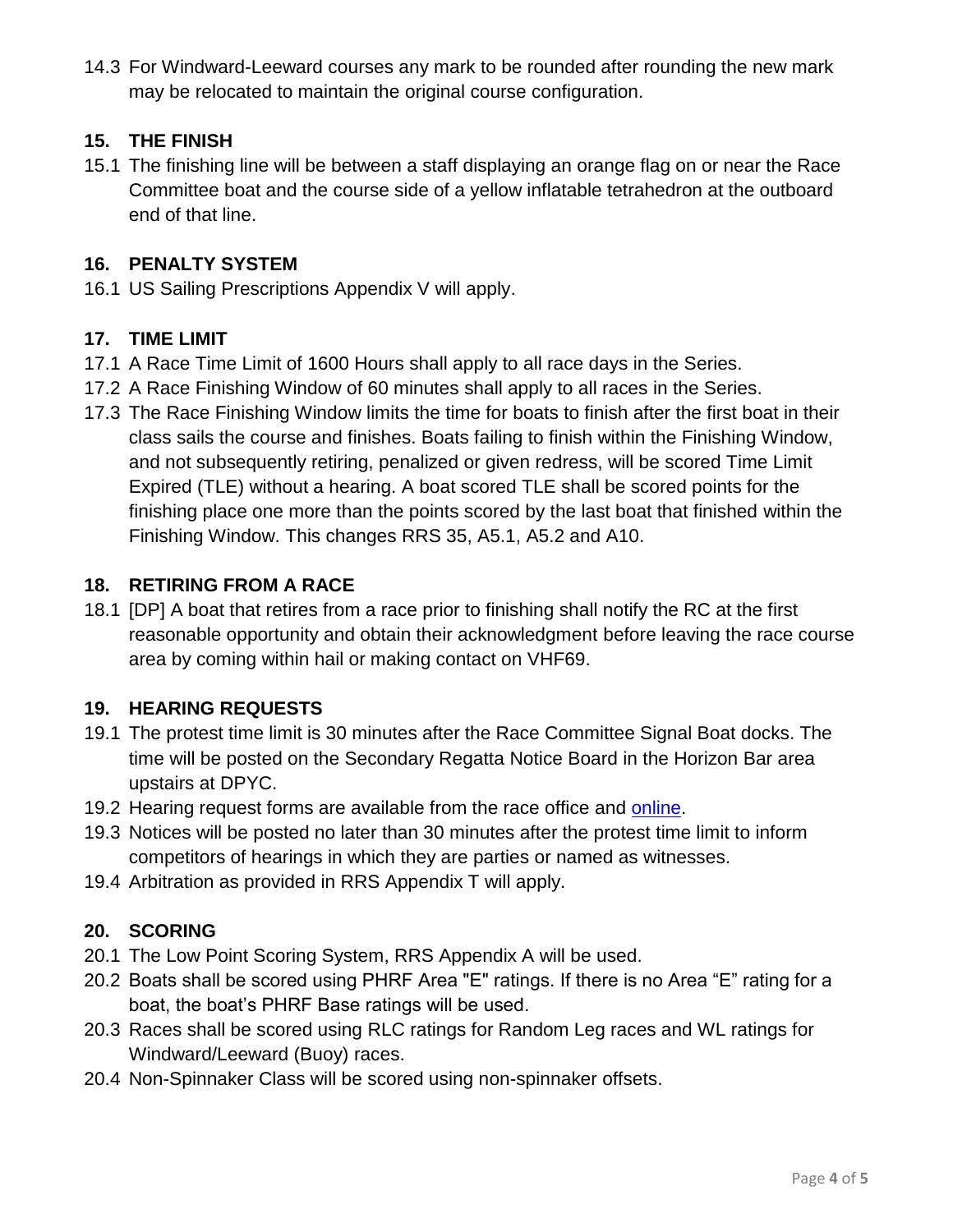# **21. PRIZES**

- 21.1 Results will be announced at Dana Point Yacht Club as soon as possible after completion of the last race and resolution of all protests.
- 21.2 Trophies will be awarded following racing on each race day, and overall series trophies will be awarded following Race #7 on July 23, 2022.

## **22. RISK STATEMENT**

22.1 RRS 3 states: 'The responsibility for a boat's decision to participate in a race or to continue to race is hers alone.' By participating in this event each competitor agrees and acknowledges that sailing is a potentially dangerous activity with inherent risks. These risks include strong winds and rough seas, sudden changes in weather, failure of equipment, boat handling errors, poor seamanship by other boats, loss of balance on an unstable platform and fatigue resulting in increased risk of injury. **Inherent in the sport of sailing is the risk of permanent, catastrophic injury or death by drowning, trauma, hypothermia or other causes.**

## **23. INSURANCE**

23.1 Each participating boat shall be insured with valid third-party liability insurance with a minimum cover of \$300,000 per incident or the equivalent.

**David Bolton** Regatta Chair & PRO

**Mike Hatcher, John Berry & David Bolton**  DPYC Race Co-Chairs [race@dpyc.org](mailto:race@dpyc.org)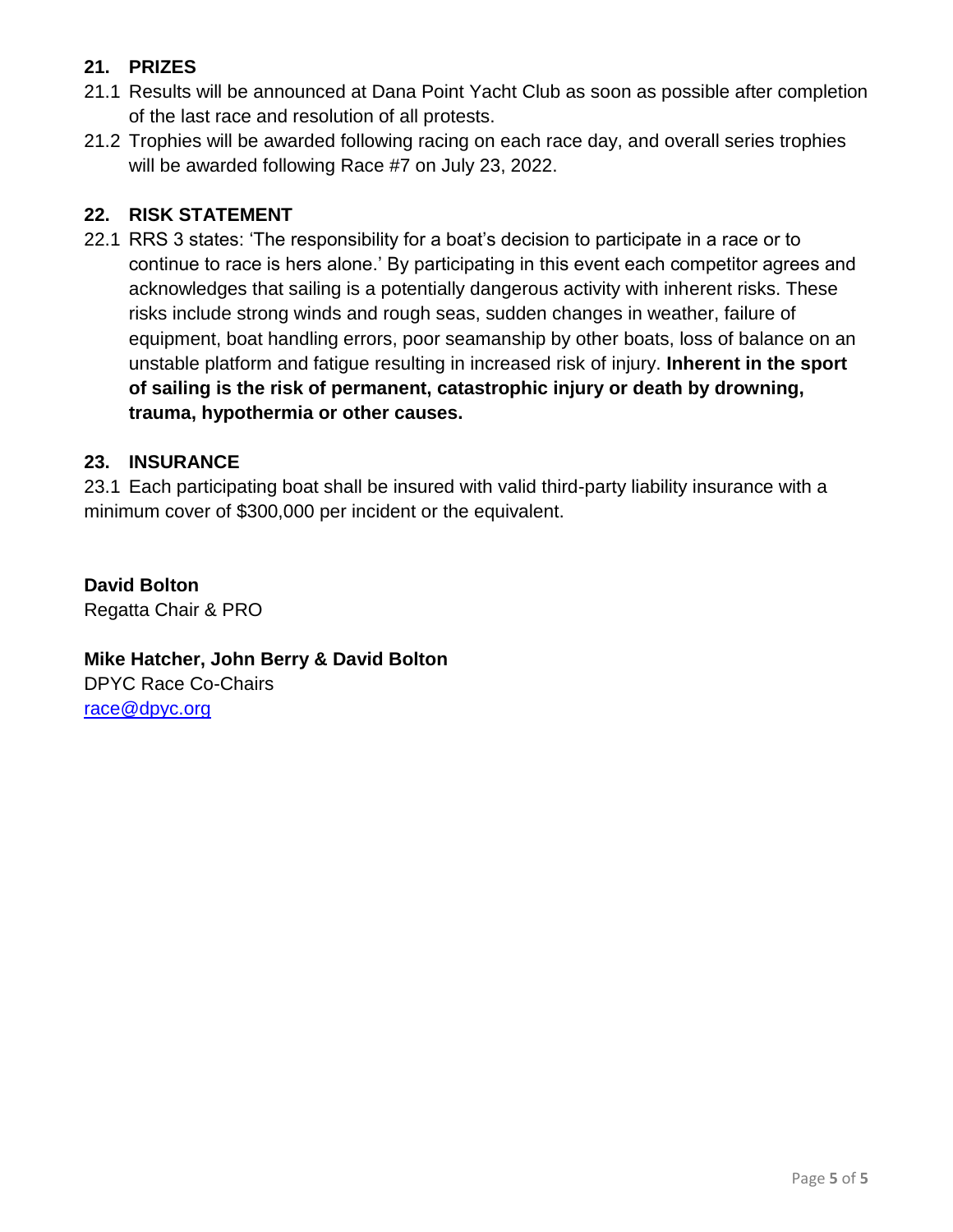

**7** *(2 legs)* Start – 2 – Finish 1.50 N.M. **8** *(4 legs)* Start – 2 – 3 – 2 – Finish 2.60 N.M.

\* Distances

 Start / Finish to Mark 1 is 1.25 N.M. but may be adjusted. Start / Finish to Mark 2 is 0.75 N.M. but may be adjusted. Start / Finish to Mark 3 is 0.20 N.M. but may be adjusted.

**9** *(6 legs)* Start – 2 – 3 – 2 – 3 – 2 – Finish 3.70 N.M.